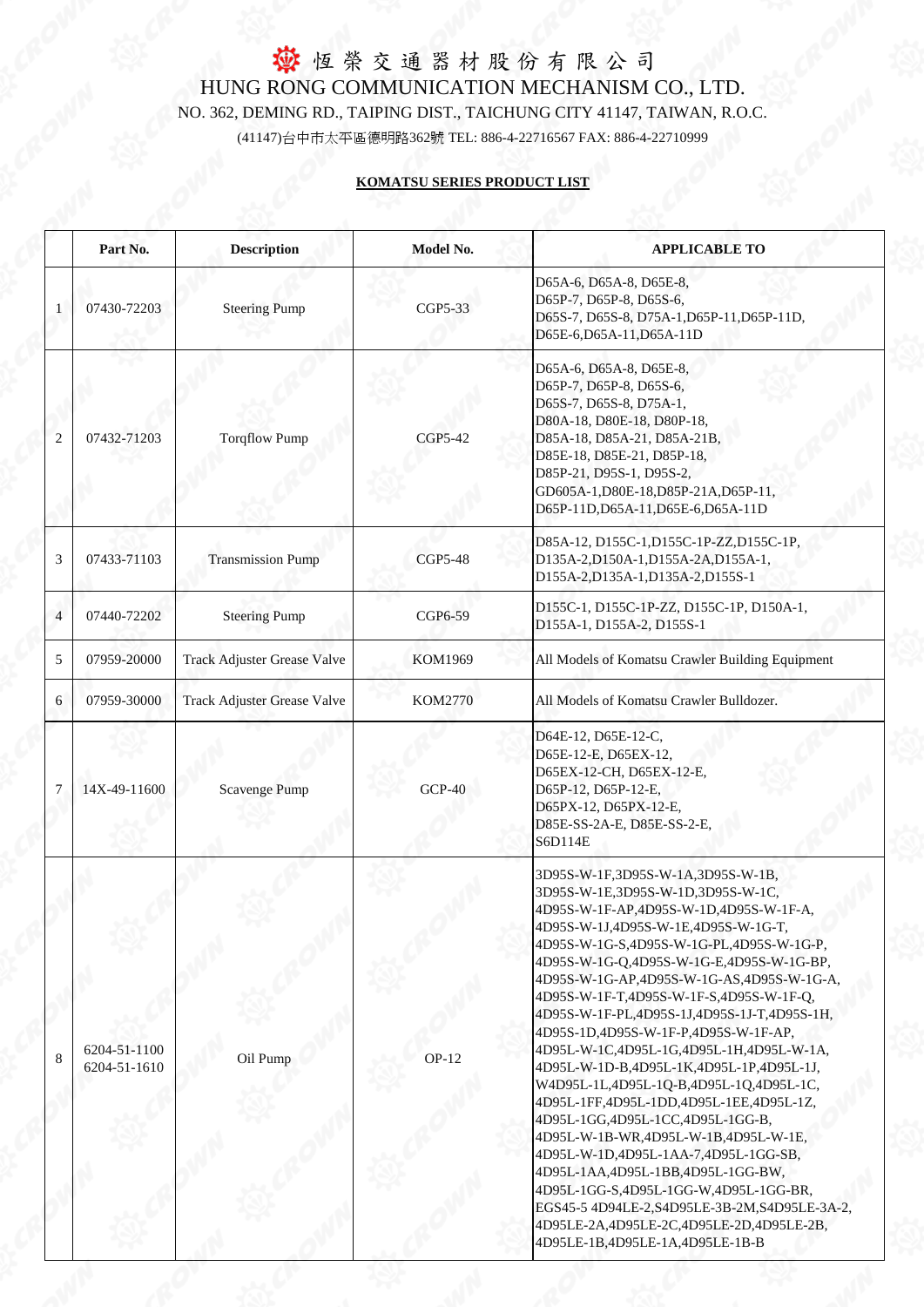#### **KOMATSU SERIES PRODUCT LIST**

|    | Part No.                     | <b>Description</b>   | Model No. | <b>APPLICABLE TO</b>                                                                                                                                                                                                                                                                                                                                                                                                                                                                                                                                                                        |
|----|------------------------------|----------------------|-----------|---------------------------------------------------------------------------------------------------------------------------------------------------------------------------------------------------------------------------------------------------------------------------------------------------------------------------------------------------------------------------------------------------------------------------------------------------------------------------------------------------------------------------------------------------------------------------------------------|
| 9  | 6206-51-1100<br>6206-51-1200 | Oil Pump             | $OP-16$   | 6D95L-1AA-T,6D95L-1AA-S,6D95L-1L,<br>6D95L-1AA,6D95L-1L,6D95L-1RR,6D95L-1C,<br>6D95L-1B,6D95L-1L-WR,6D95L-1V,6D95L-1PP,<br>6D95L-1W,6D95L-1U,6D95L-1VV,6D95L-1A,<br>6D95L-1DD-M,6D95L-1V-B,6D95L-1AA-M,<br>6D95L-1Z,6D95L-1L                                                                                                                                                                                                                                                                                                                                                                |
| 10 | 6207-51-1100<br>6207-51-1200 | Oil Pump             | $OP-21$   | S6D95L-1F,S6D95L-1C,S6D95L-1Q,S6D95L-1G, S6D95L-<br>1M, S6D95L-1B1, S6D95L-1G-B                                                                                                                                                                                                                                                                                                                                                                                                                                                                                                             |
| 11 | 6209-51-1100<br>6209-51-1201 | Oil Pump             | OP-32-21T | SA6D95L-1C-L,SA6D95L-1C-C,SAA6D95LE-1C-LT,<br>SAA6D95LE-1C,S6D95L-1KK-1,S6D95L-1U,<br>S6D95L-1U-L,S6D95L-1TT,S6D95L-1JJ,<br>S6D95L-1U-C,S6D95L-1KK-0,S6D95L-1NN,<br>S6D95L-1PP,S6D95L-1NN-18,S6D95L-1PP-25,<br>S6D95L-1LL, SA6D95L-1G                                                                                                                                                                                                                                                                                                                                                       |
| 12 | 6209-51-1101<br>6209-51-1700 | Oil Pump             | OP-32-20T | SA6D95L-1G, SAA6D95LE-1A-C, SAA6D95LE-1A,<br>SAA6D95LE-1B, SAA6D95LE-1A-S,<br>S6D95L-1MM-S,S6D95L-1MM-C,SA6D95L-1J,<br>SA6D95L-1J-C,PC250LC-6L,PC220LC-6L,<br>PC210LC-6L,PC200-6L/LC-6L                                                                                                                                                                                                                                                                                                                                                                                                     |
| 13 | 704-24-24420                 | <b>Charging Pump</b> | PC200-6   | PC200-6, PC200-6H, PC200-6Z, PC100L-6,<br>PC100N-6, PC100-6, PC100-6E, PC100-6S,<br>PC120-6H, PC120-6E, PC120-6Z-A1,<br>PC120-6Z, PC120-6S, PC120-6, PC128UU-1,<br>PC120-6J, PC130-6, PC130-6G, PC130-6E,<br>PC200-6S, PC200-6J, PC200LC-6H, PC200LC-6,<br>PC200LC-6Z, PC200LC-6J, PC200LC-6S,<br>PC210-6, PC210LC-6G, PC210-6G,<br>PC210LC-6, PC220-6Z, PC220-6,<br>PC220LC-6, PC220LC-6Z, PC230-6,<br>PC130-6K, PC150LGP-6K, PC210-6K, PC210LC-6K,<br>PC200-6LC, PC210LC-6LC, PC220LC-6L, PC210LC-6L,<br>PC200-6L, PC230LC-6, PC240NLC-6K, PC240LC-6K,<br>PC240-6K, PW130-6K, PC250LC-6LC |
| 14 | 704-24-26401                 | <b>Charging Pump</b> | PC100-5   | PC100-3, PC100L-3, PC100-5,<br>PC100L-5, PC120-3, PC120-5,<br>PC150HD-5K, PF3-1, PF3W-1,<br>PC100-5Z, PC100-5C, PC100-5S,<br>PC100S-3, PC100SS-3, PC100U-3,<br>PC120-5Z, PC120-5X, PC120-5M,<br>PC120-5S, PC120-5C, PC100US-3,<br>PC120SS-3, PC130-5, PC130-5S,<br>PW100S-3B, PW100S-3, PW100NS-3,<br>PW100-3, PW100N-3, PW150-1,<br>PC120-5K, PC130-5K, PC150NHD-5K, PC120S-3                                                                                                                                                                                                              |

El CR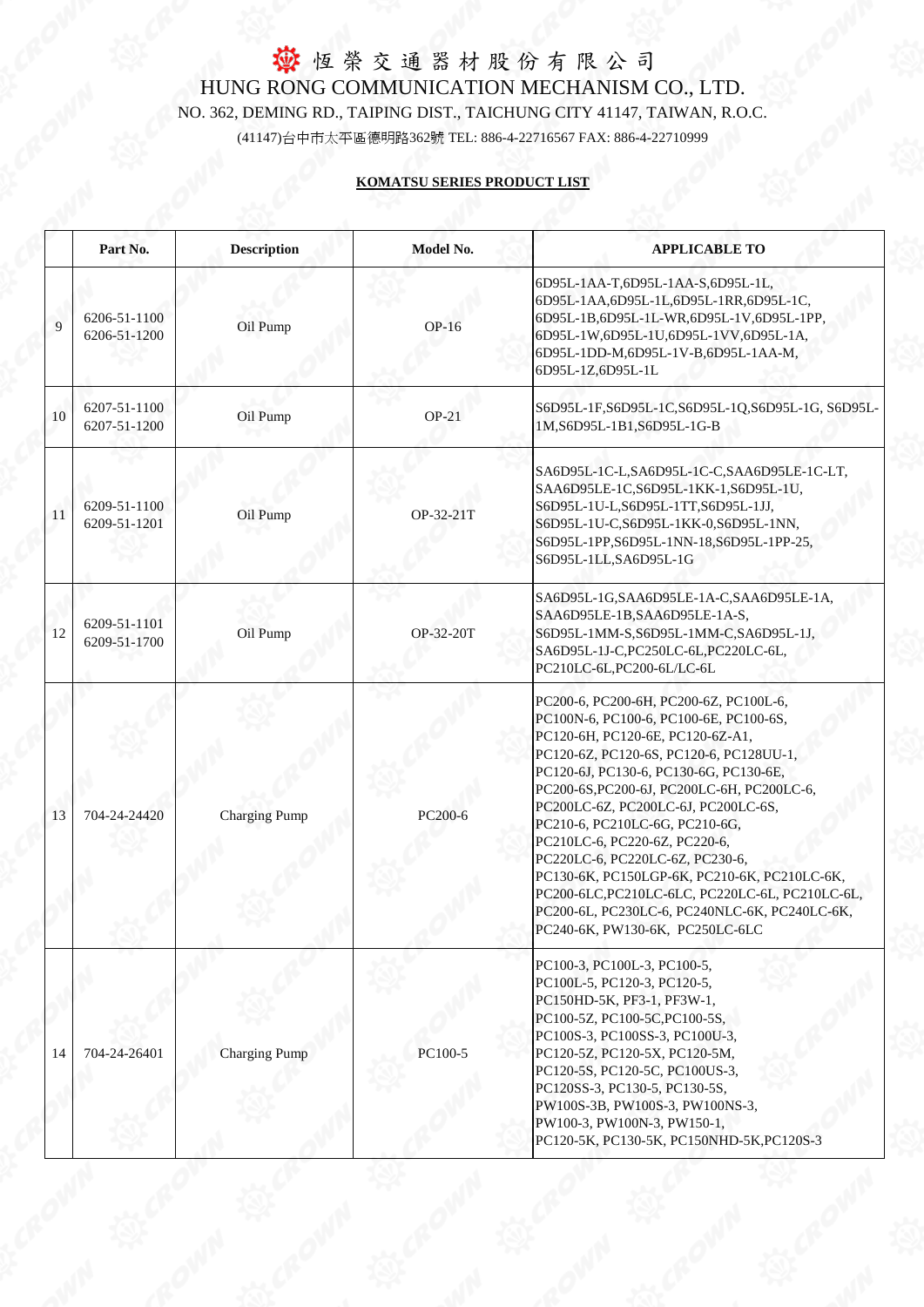|    | Part No.                     | <b>Description</b>                | Model No.              | <b>APPLICABLE TO</b>                                                                                                                                                                                                                                                                                                                                                                                                                                                                                                                                                                                                                        |
|----|------------------------------|-----------------------------------|------------------------|---------------------------------------------------------------------------------------------------------------------------------------------------------------------------------------------------------------------------------------------------------------------------------------------------------------------------------------------------------------------------------------------------------------------------------------------------------------------------------------------------------------------------------------------------------------------------------------------------------------------------------------------|
| 15 | 704-24-26430                 | <b>Charging Pump</b>              | PC300-6                | BR300S-1, BR500JG-1, BZ120-1, PC400LC-6Z,<br>PC400LC-6, PC450-6, PC100L-6, PC100N-6, PC100-6,<br>PC100-6E, PC100-6S, PC100-6Z, PC120-6H, PC120-6E,<br>PC120-6Z-A1, PC120-6Z, PC120-6, PC120-6E0,<br>PC120-6S, PC120-6J, PC128UU-1, PC128UU-1-TN,<br>PC128US-1, PC120SC-6, PC120LC-6E0,<br>PC120LC-6E0-T2, PC130-6, PC130-6E0-T2, PC130-6G,<br>PC130-6E, PC228UU-1-TN, PC228UU-1,<br>PC228UU-1-MO, PC300-6, PC300-6Z, PC300LC-6Z,<br>PC300LC-6,PC300LC-6LC, PC350-6, PC350-6Z,<br>PC300SC-6, PC400-6, PC400-6Z, PC400-6C,<br>PC350LC-6, PC350LC-6Z, PC400ST-6LC, PC400ST-6,<br>PC340LC-6K, PC340-6K, PC380LC-6K, PC340NLC-6K,<br>PC400LC-6LC |
| 16 | 704-24-28200<br>704-24-28203 | <b>Charging Pump</b>              | PC200-3                | BP500-3, PC200-3, PC200LC-3,<br>PW210-1, PW200-1, WA800-1,<br>WA700-3, WA700-1, WA900-3,<br>WA900-1, WA800-3, WD900-3,<br>WA800-2, WA700-1L, WA900-3LC, WA900-1LC,<br>WA900-1L, WA800-3LC, WA800-2LC, WA800-2L,<br>WA700-3L, PC220-3, PC220LC-3, WA800-1-13,<br>WA800-1-A                                                                                                                                                                                                                                                                                                                                                                   |
| 17 | 704-24-28230                 | <b>Charging Pump</b>              | PC200-5                | WA800-3E0, WA900-3E0, BR310JG-1,<br>BR300J-1, BR200S-1, BR200J-1, BR200R-1,<br>BR200-1, PC200-5Z, PC200-5,<br>PC200-5X, PC200-5T, PC200-5S, PC200-5C,<br>PC200LC-5C, PC200LC-5S, PC200LC-5T,<br>PC200LC-5X, PC200LC-5, PC220-5C,<br>PC220-5, PC220LC-5, PC200LC-5C,<br>WA700-3, WA800-3, PC240NLC-5K,<br>PC240LC-5K, PC240-5K, PC210-5K,<br>PC210LC-5K, WA800-3LC, WA700-3L,<br>WA900L-3, WA900-3, WA800L-3,<br><b>WA900-3LC</b>                                                                                                                                                                                                            |
| 18 | 705-11-33011                 | <b>Hydraulic Pump</b>             | <b>SAL2-45</b>         | GD605A-3, WA100-3A, WA100-3A-SN, WA100-3-HW,<br>WA100-3A-S, WA100-1, WA100-3-X, WA120-3, WA120L-3,<br>WA100SSS-1, WA100SS-1, WA100-3H, WR11-3, WR11SS-1,<br>WR11-1,GD655A-3                                                                                                                                                                                                                                                                                                                                                                                                                                                                 |
| 19 | 705-11-33100                 | Hydraulic Pump                    | SAL2-45 Rear Port Type | $510-1$                                                                                                                                                                                                                                                                                                                                                                                                                                                                                                                                                                                                                                     |
| 20 | 705-11-34011                 | <b>Hydraulic Pump</b>             | <b>SAL2-50</b>         | GD705A-4A, GD705A-4, WA120-1, 512, WA120-1LC                                                                                                                                                                                                                                                                                                                                                                                                                                                                                                                                                                                                |
| 21 | 705-11-34100<br>705-21-34010 | Loader Pump                       | SAL2-50 Rear Port Type | 530B-1,530-1                                                                                                                                                                                                                                                                                                                                                                                                                                                                                                                                                                                                                                |
| 22 | 705-11-34250                 | <b>Hydraulic Pump</b>             | SAL2-50+16 FS          | WA320-3, D85ESS-2, D85ESS-2A, D85E-SS-2A-E,<br>D85E-SS-2-E, D65P-12-E, D65P-12, D65E-12-E,<br>WA200-3, WA200-3-X, WA200-1, WA250PT-3,<br>WA250L-3, WA250-3, WA320-3CS, WA320-3, WA300L-3                                                                                                                                                                                                                                                                                                                                                                                                                                                    |
| 23 | 705-11-35010                 | <b>Torqflow Transmission Pump</b> | SAL3-56                | WA350-1, WA400-1, WA380-1, WA420-1                                                                                                                                                                                                                                                                                                                                                                                                                                                                                                                                                                                                          |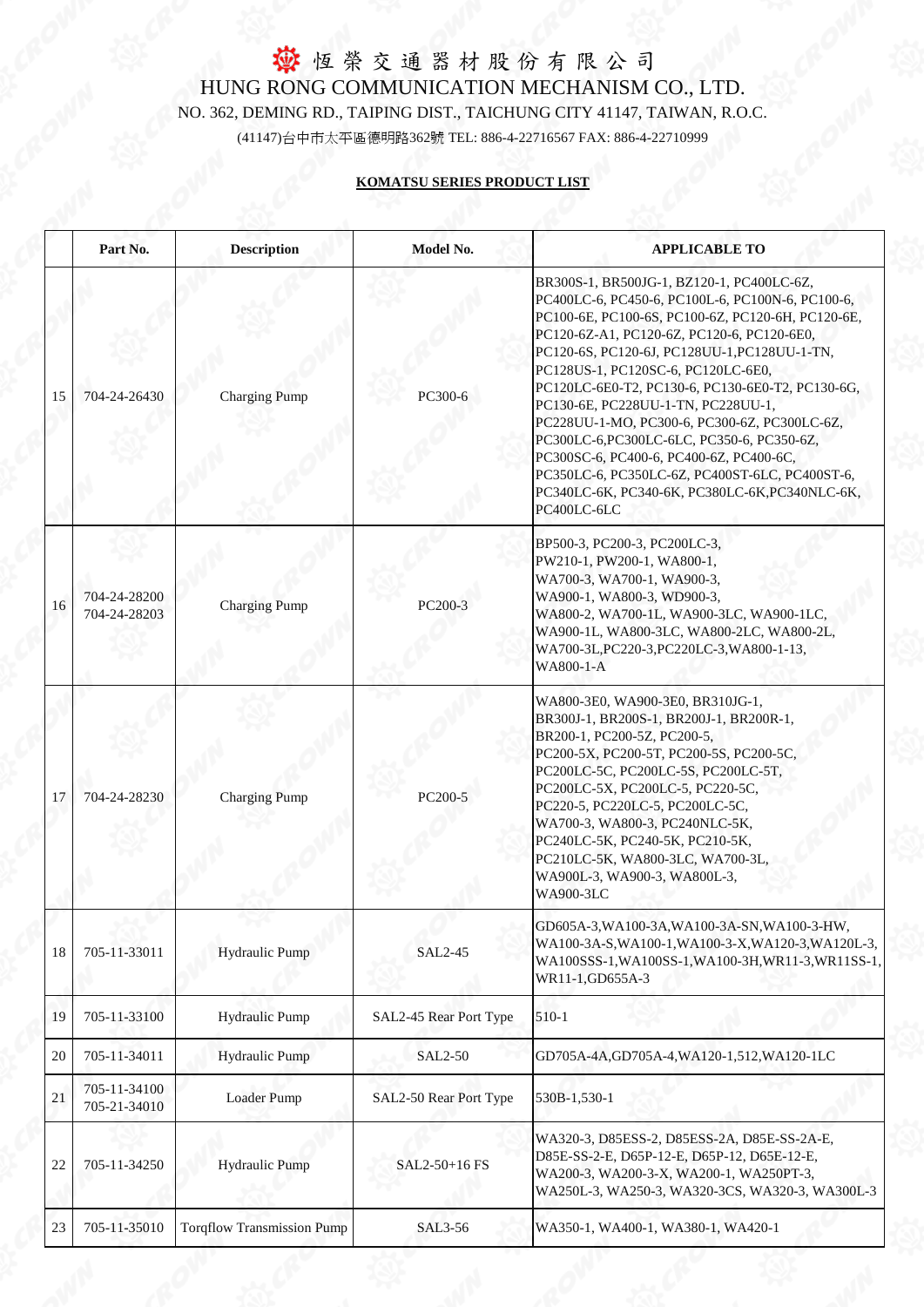|    | Part No.                                                     | <b>Description</b>                                                        | Model No.                  | <b>APPLICABLE TO</b>                                                                                                                                                                                      |
|----|--------------------------------------------------------------|---------------------------------------------------------------------------|----------------------------|-----------------------------------------------------------------------------------------------------------------------------------------------------------------------------------------------------------|
| 24 | 705-11-36010                                                 | Hydraulic Pump                                                            | SAL3-63                    | D63E-12, D38ESS-12                                                                                                                                                                                        |
| 25 | 705-11-38010                                                 | <b>Hydraulic Pump</b>                                                     | <b>SAL3-080</b>            | D70LE-12, D65E-12, D85E-SS-2, D85E-SS-2A<br>D85E-SS-2A-E, D85E-SS-2E, D60P-12<br>D60P-12-E, D65P-12, D65E-12, D85E-SS-2                                                                                   |
| 26 | 705-11-40010                                                 | <b>Hydraulic Pump</b>                                                     | <b>SAL3-100</b>            | D70LE-12, D65E-12, D85E-SS-2, D85E-SS-2A,<br>D60P-12, D60P-12-E, D65P-12, D65P-12-E                                                                                                                       |
| 27 | 705-11-40240                                                 | <b>Hydraulic Pump</b>                                                     | SAL3-100+80 Front Section  | WA350-3A-S, WA350-3-X, WF600T-1                                                                                                                                                                           |
| 28 | 705-12-32010                                                 | <b>Steering Pump</b>                                                      | <b>SAR2-40</b>             | D41S-3, D41Q-3, D41P-5, D41P-5A, D41P-3, D41E-3,<br>D41E-3A, D41A-5, D41A-3, GD405A-1, GD505A-2,                                                                                                          |
| 29 | 705-12-32110                                                 | <b>Hydraulic Pump</b>                                                     | SAR2-40 Rear Port Type     | D31EX-21A-M,D31A-17,D31E-17,D30AM-17,<br>D31Q-17,D31PX-21A-M,D31PX-21A,D31PX-21,<br>D31PL-17,D31P-17A,D31P-17,D31EX-21,D37PX-21,<br>D37EX-21, D37PX-21, D37PX-21A-M, D37PX-21A,<br>D37EX-21A, D31S-17     |
| 30 | 705-12-34010                                                 | <b>Hydarulic Pump</b>                                                     | <b>SAR2-50</b>             | D41S-3,D41Q-3,GD705A-4A,GD705A-4                                                                                                                                                                          |
| 31 | 705-12-34240                                                 | <b>Hydraulic Pump</b>                                                     | SAR2-50+20 Front Section   | WA450-1, WA470-1, 545, WA450-2                                                                                                                                                                            |
| 32 | 705-12-36010                                                 | <b>Hydraulic Pump</b><br><b>Torque Coverter Pump</b>                      | SAR3-63                    | GD805A-1, HD205-3, HD325-3, HD325-5<br>HD320-3, WA450-1, WA450-2, WA470-1<br>WF450T-1, WF450T-1A, WF450T-1                                                                                                |
| 33 | 705-12-37010                                                 | <b>Steering Pump</b>                                                      | SAR3-71                    | WA450-1, WA470-1                                                                                                                                                                                          |
| 34 | 705-12-38010<br>705-12-38011                                 | <b>Hydraulic Pump</b><br><b>Transmission Pump</b><br><b>Steering Pump</b> | <b>SAR3-080</b>            | WA500-3, WA500-1, WD500-3, WS23S-2A<br>WF550T-3, WF550T-3D, WF550T-3A<br>WF550-3D, WA500-3L, WA500-3LK<br>WA500-3H, WA500-1L, WA500-1LE<br>WA500-1LC, HD325-6, HM350-1, WA450-2,<br>GD825A-2E0, WF450T-1, |
| 35 | 705-12-38210                                                 | <b>Hydraulic Pump</b>                                                     | SAR3-080+080 Front Section | HD465-2, PC650-1, WA350-1, WA400-1, WA380-1<br>WA420-1                                                                                                                                                    |
| 36 | 705-12-38531                                                 | <b>Hydraulic Pump</b>                                                     | SAR3-080+080 Rear Section  | HD605-5, HD465-5                                                                                                                                                                                          |
| 37 | 705-12-40010<br>705-12-40040<br>705-12-40110<br>705-22-40110 | <b>Steering Pump</b>                                                      | SAR3-100                   | HD465-3, HD465-2, WA450-1, WA470-1<br>WA500-1, WA500-1L, WA500-1LE, WF450T-1                                                                                                                              |
| 38 | 705-12-44010<br>705-12-44040<br>705-22-44070                 | <b>Hydraulic Pump</b><br>Loader Pump                                      | SAR4-160                   | D75S-5, D75S-3, D155AX-5, HD785-2, HD785-2, HD785-1<br>WA500-3, WAF550-3D, WA500-3H, WA500-3L,<br><b>WA500-3LK</b>                                                                                        |
| 39 | 705-14-41010<br>705-14-41040                                 | Hydraulic Pump<br><b>Loader Pump</b>                                      | SAR4-112                   | WA450-1, WA470-1, 545, WA450-2                                                                                                                                                                            |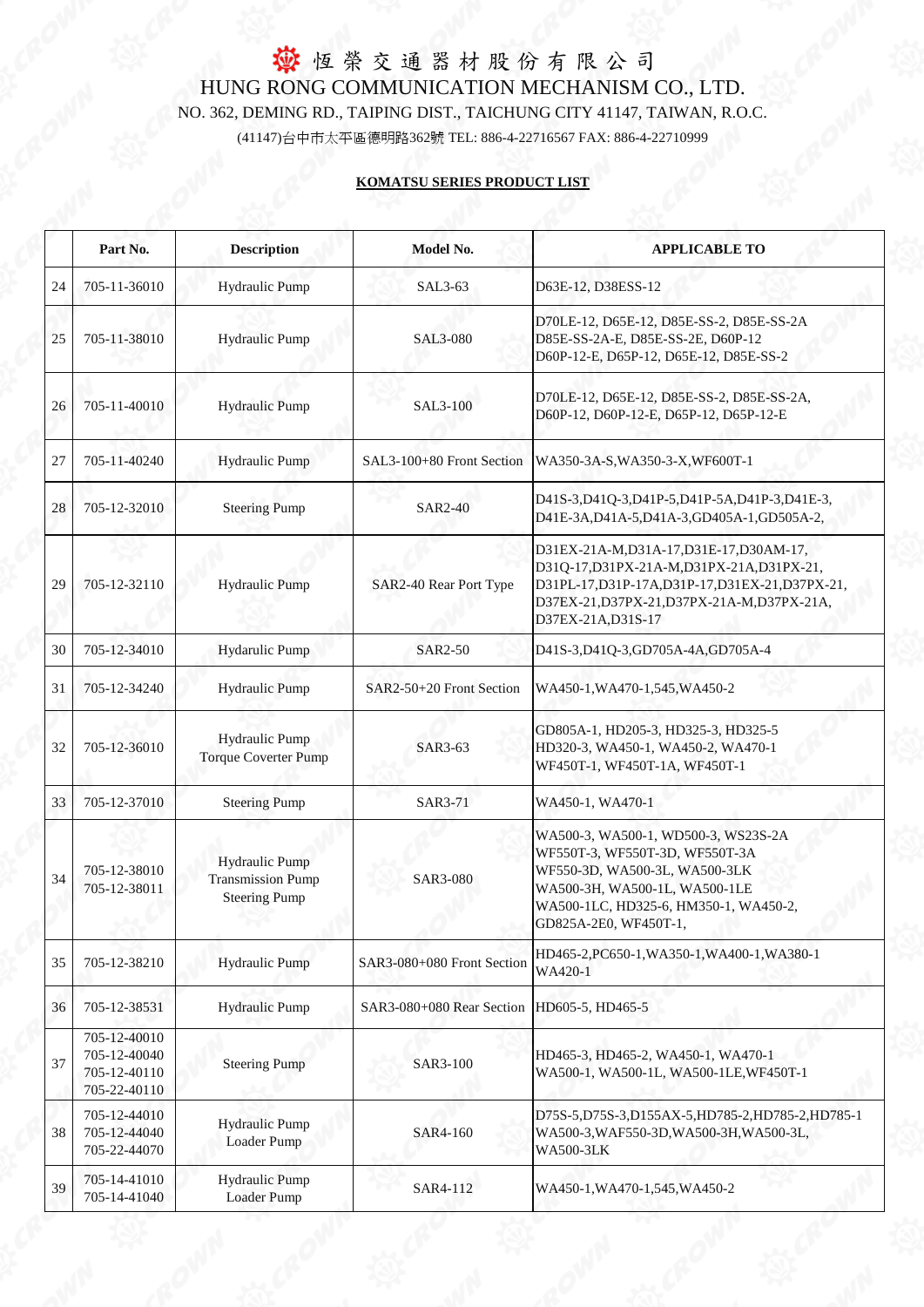#### **KOMATSU SERIES PRODUCT LIST**

|    | Part No.                                                     | <b>Description</b>       | <b>Model No.</b>                       | <b>APPLICABLE TO</b>                                                                                                                                                                                                                  |
|----|--------------------------------------------------------------|--------------------------|----------------------------------------|---------------------------------------------------------------------------------------------------------------------------------------------------------------------------------------------------------------------------------------|
|    |                                                              |                          |                                        |                                                                                                                                                                                                                                       |
| 40 | 705-21-32051                                                 | <b>Transmission Pump</b> | SAL2-40 Rear Port Type                 | D85A-21-E,D85A-21,D85-21A,D85A-21B,D85P-21-EP,<br>D85P-21, D85P-21A, D85C-21, D85E-21                                                                                                                                                 |
| 41 | 705-21-33060                                                 | Hydraulic Pump           | SAL2-45+20 FS                          | WA350-3-X, WA350-3A, WA350-3-H, WA380-3,<br>WA350-3A, WA380-3MC, WA380-3L                                                                                                                                                             |
| 42 | 705-22-40070                                                 | <b>Transmission Pump</b> | SAR3-100-13T                           | WA420-DZ-3, WA470-3, WA470-3A<br>WA450T-3, WA450-3, WA450-3A<br>WA450-3-H, WA450L-3, WA420-3<br>WA400-3A, WA400-3A-S, WA400-3-X<br>WA420-3MC, WA450-3L, WA420-3L<br>WA420-3CS, WA420-DZ-3, WA470-DZ-3<br>WF450-3, WF450T-3, WA450-3MC |
| 43 | 705-22-40100                                                 | <b>Hydraulic Pump</b>    |                                        | SAR3-125+U100 Rear Section WA600-3, WA600-3D, WA600-1, WF650T-3                                                                                                                                                                       |
| 44 | 705-23-30610                                                 | <b>Hydraulic Pump</b>    | SAL3-125+(1)U32 Rear<br>Section        | WA600-3, WA600-3D, WA600-3LK                                                                                                                                                                                                          |
| 45 | 705-34-23540                                                 | <b>Hydraulic Pump</b>    | SAR3-80+ $(1)$ 14 Rear Section WA500-1 |                                                                                                                                                                                                                                       |
| 46 | 705-41-01050                                                 | <b>Hydraulic Pump</b>    | <b>SBR1-14</b>                         | D65PX-12U,D65PX-12-E,D65PX-12,D85ESS-2,<br>D85ESS-2A,D85ESS-2A-E,D85E-SS-2-E,D155A-2A,<br>D60P-12-E,D65P-12-E,D65P-12,D65EX-12-E,<br>D65EX-12,D65E-12-E,D65E-12,D85E-SS-2                                                             |
| 47 | 705-41-08001                                                 | <b>Hydraulic Pump</b>    | SBR1-10+10+8                           | PC38UU-1, PC30-6, PC20-6                                                                                                                                                                                                              |
| 48 | 705-41-08010                                                 | Hydraulic Pump           | SBR1-14+14+10                          | PC40-6                                                                                                                                                                                                                                |
| 49 | 705-41-08090                                                 | <b>Hydraulic Pump</b>    | SBR1-14+14+9                           | BM020C-1, PC40-7, PC40T-7, PC40R-7, PC50UU-2                                                                                                                                                                                          |
| 50 | 705-41-08100                                                 | Main Pump                | SBR1-12+12+8                           | PC28UU-2,PC28UD-2,PC28UG-2                                                                                                                                                                                                            |
| 51 | 705-51-20070<br>705-51-20430                                 | <b>Hydraulic Pump</b>    | SAL2-40+20                             | WA300-1, WA320-1, WA180-1, WA180-1LC,<br>WA320-1LC, WA320-3, WA320-3CS, WA300L-3<br>WA300-3CS, WA300-3A-XW<br>WA300-3A-X, WA320-3L                                                                                                    |
| 52 | 705-51-20090<br>705-51-20290                                 | <b>Hydraulic Pump</b>    | SAL2-50+16                             | WA200-3, WA200-3-X, WA200-1, WA250PT-3,<br>WA250L-3, WA250-3                                                                                                                                                                          |
| 53 | 705-51-20140<br>705-51-20280<br>705-51-22000<br>705-51-34210 | Hydraulic Pump           | SAL2-50+40                             | WA320-1, WA300-1                                                                                                                                                                                                                      |
| 54 | 705-51-20240<br>705-51-20300                                 | <b>Hydraulic Pump</b>    | SAL2-50+25                             | WA250-1, WA250-1LC,                                                                                                                                                                                                                   |
| 55 | 705-51-20370                                                 | Power Line Pump          | SAL2-45+45                             | D70LE-12, D65PX-12U, D65PX-12-E, D65PX-12,<br>D85ESS-2,D85ESS-2A,D85E-SS-2,D85E-SS-2A-E,<br>D85E-SS-2-E,D60P-12-E,D60P-12,                                                                                                            |
| 56 | 705-51-20440                                                 | Hydraulic Pump           | SAL2-45+20                             | WA380-DX-3, WA380-3, WA350-3A-S, WA350-3-X,<br>WA350-3-H, WA350-3A-SN, WA350-3A-SW, WA380-3L                                                                                                                                          |

W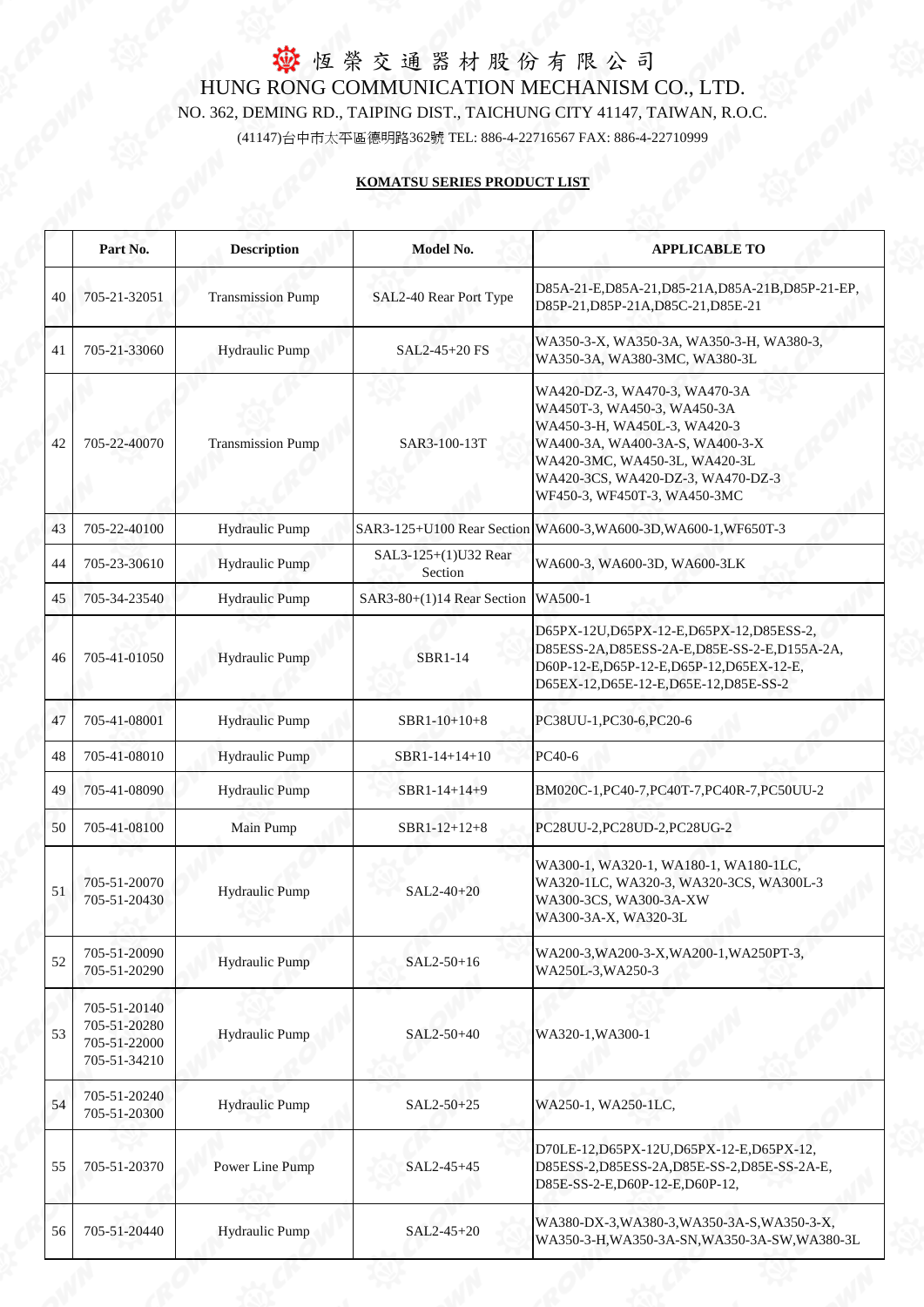|    | Part No.                                     | <b>Description</b>                            | Model No.       | <b>APPLICABLE TO</b>                                                                 |
|----|----------------------------------------------|-----------------------------------------------|-----------------|--------------------------------------------------------------------------------------|
| 57 | 705-51-20480                                 | <b>Hydraulic Pump</b>                         | SAL2-50+20      | WA320-3, WA300-3A, WA320-3MC                                                         |
| 58 | 705-51-20640                                 | <b>Hydraulic Pump</b>                         | SAL2-40+40      | D61PX-12, D61E-12, D61EX-12<br>D61PX-12, D61EX-12A-W<br>D61PX-12A-W, D68ESS-12       |
| 59 | 705-51-30010                                 | <b>Hydraulic Pump</b>                         | SAL3-100+050    | 560B-1                                                                               |
| 60 | 705-51-30290                                 | <b>Hydraulic Pump</b>                         | SAL3-80+90      | D155AX-5,D155A-3,D155A-5                                                             |
| 61 | 705-51-30360                                 | <b>Hydraulic Pump</b>                         | SAL3-80+100     | D155AX-3                                                                             |
| 62 | 705-51-32000                                 | <b>Switch Pump</b>                            | $SAL3-63+50$    | 540-1,540B-1                                                                         |
| 63 | 705-51-32080                                 | <b>Hydraulic Pump</b>                         | SAL3-63+32      | WA320-1, WA320-1LC                                                                   |
| 64 | 705-51-42010                                 | <b>Hydraulic Pump</b>                         | SAL4-140+140    | HD785-2                                                                              |
| 65 | 705-52-20010<br>705-52-20100                 | <b>Hydraulic Pump</b>                         | SAR2-50+16      | PW60-1                                                                               |
| 66 | 705-52-20090<br>705-52-22000                 | <b>Hydraulic Pump</b><br><b>Steering Pump</b> | SAR2-50+50      | GD705A-4, GD705A-4A, GD705A-3<br>GD705A-3A, HD205-3, D155A-2A                        |
| 67 | 705-52-20190<br>705-52-20240<br>705-52-22120 | <b>Hydraulic Pump</b>                         | SAR2-50+20      | WA470-1, WA450-1, WA450-2                                                            |
| 68 | 705-52-21070                                 | Main Pump                                     | SAR2-36+U28     | D41PF-6,D41PF-6K-T2,D41PF-6K,D41P-6,D41P-6K,<br>D41E-6,D41E-6T,D41E-6K,D41P-6,D41A-6 |
| 69 | 705-52-30040<br>705-52-30290                 | Hydraulic Pump                                | SAR3-63+63      | HD320-3, HD325-3, HD325-5<br>HD255-5, HD325-6, HD255-5, HD405-6<br>HD325-6W          |
| 70 | 705-52-30051<br>705-52-30052                 | <b>Hydraulic Pump</b>                         | SAR3-63+50      | HD325-5, HD325-6, HD405-6, HD325-6W                                                  |
| 71 | 705-52-30080                                 | Loader & Steering Pump                        | SAR3-80+50      | WA350-1                                                                              |
| 72 | 705-52-30130<br>705-52-30260                 | Hydraulic Pump                                | $SAR3-80+(1)14$ | WA500-1, WA500-1LE, WA500-1LC,<br><b>A500-1L SUPPLEMENT</b>                          |
| 73 | 705-52-30170<br>705-52-30240                 | <b>Hydraulic Pump</b>                         | SAR3-63+40      | D475A-1, D475A-2                                                                     |
| 74 | 705-52-30220                                 | Loader & Steering Pump                        | SAR3-80+56      | WA380-1                                                                              |
| 75 | 705-52-30280<br>705-52-30281                 | <b>Hydraulic Pump</b>                         | SAR3-71+50      | WA470-3, WA470-3-X, WA470-DZ-3<br>WF450T-3, WA450-3, WA450-3A<br>WA450L-3, WF450-3   |
| 76 | 705-52-30350<br>705-52-30390<br>705-52-30850 | <b>Hydraulic Pump</b>                         | SAR3-100+(1)28  | WA400-3A-S, WA400-3-X, WA400-3-H, WA420-3,<br>WA400-3A, WA420-3MC,                   |
| 77 | 705-52-30360                                 | <b>Hydraulic Pump</b>                         | SAR3-56+45      | WA420-3, WA420-3MC, WA400-3A<br>WA400-3-X, WA400-3-H, HD255-5                        |
| 78 | 705-52-30490                                 | Hydraulic Pump                                | $SAR3-63+(1)28$ | WA500-3, WF550T-3, WF550T-3D<br>WF550T-3A, WF550-3D, WA500-3H<br>WA500-3L, WA500-3LK |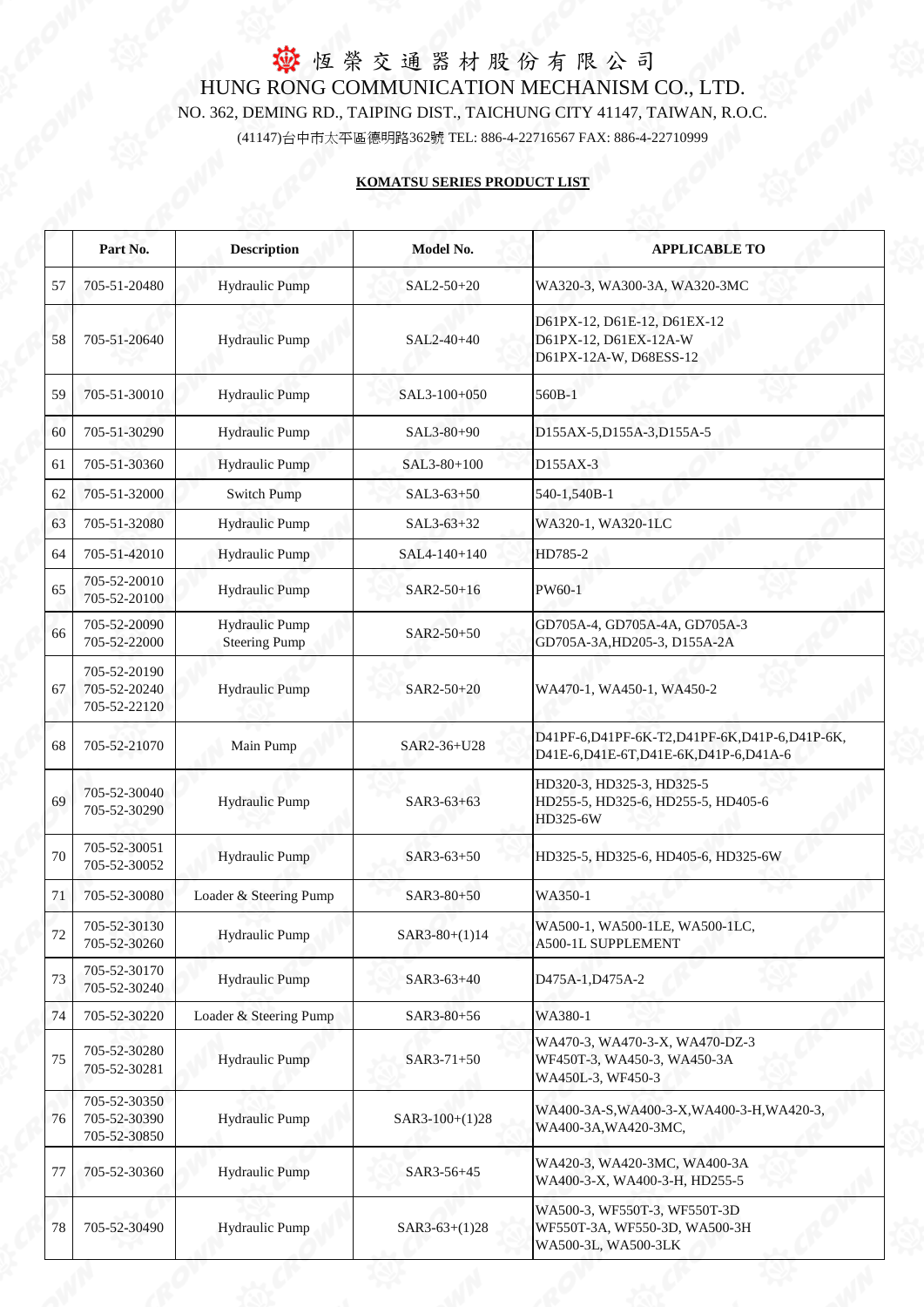|    | Part No.                                     | <b>Description</b>     | <b>Model No.</b>      | <b>APPLICABLE TO</b>                                                                                                    |  |
|----|----------------------------------------------|------------------------|-----------------------|-------------------------------------------------------------------------------------------------------------------------|--|
| 79 | 705-52-30550                                 | <b>Hydraulic Pump</b>  | $SAR3-80+(1)25$       | WA420-3, WA420-3CS, WA420-DZ-3                                                                                          |  |
| 80 | 705-52-30920                                 | <b>Hydraulic Pump</b>  | $SAR3-100+50$         | D275AX-5,D275AX-5EO,D275AX-5-KO,<br>D275A-5R, D275A-5D, D275A-5                                                         |  |
| 81 | 705-52-31010                                 | <b>Hydraulic Pump</b>  | SAR3-100+U100         | HD605-5, HD605-7, HD465-7, HD465-5                                                                                      |  |
| 82 | 705-52-31080                                 | <b>Hydraulic Pump</b>  | SAR3-125+U100         | WA600-3, WA600-3D                                                                                                       |  |
| 83 | 705-52-31130                                 | <b>Hydraulic Pump</b>  | SAR3-80+(1)U14        | WA500-3, WA500-3LK                                                                                                      |  |
| 84 | 705-52-31150                                 | <b>Hydraulic Pump</b>  | SAR3-80+(1)U25        | HM400-1, HM400-1L                                                                                                       |  |
| 85 | 705-52-32000<br>705-52-32001                 | <b>Hydraulic Pump</b>  | SAR3-080+080          | HD465-3, HD465-5, HD605-5, HD465-2                                                                                      |  |
| 86 | 705-52-32270                                 | <b>Hydraulic Pump</b>  | SAR3-100+100          |                                                                                                                         |  |
| 87 | 705-52-40130                                 | <b>Hydraulic Pump</b>  | $SAR4-140+(1)28$      | WA450-3-H, WA450-3A, WA450-3, WA450-3A-TN,<br>WA450-3A-S, WA470-3, WA450-3-X, WA450L-3,<br>WF450-3, WA450-3MC, WA450-3L |  |
| 88 | 705-52-40160                                 | <b>Hydraulic Pump</b>  | $SAR4-112+(1)10$      | D155A-3, D155A-5                                                                                                        |  |
| 89 | 705-53-31020                                 | <b>Hydraulic Pump</b>  | SAL3-125+(1)U32       | WA600-3, WA600-3D, WA600-3LK                                                                                            |  |
| 90 | 705-53-42000                                 | <b>Hydraulic Pump</b>  | SAL4-125+100          | WA600-3, WA600-3D, WD600-3, 568, WA600-3LK,<br>WA600-1LE, WA600-1LC                                                     |  |
| 91 | 705-53-42010                                 | <b>Hydraulic Pump</b>  | SAL4-125+125          | WA600-3, WA600-3D, WA600-3LK                                                                                            |  |
| 92 | 705-55-33080                                 | <b>Hydraulic Pump</b>  | SAL3-80+U90+(1)20     | WA380-5, WA380-5-TN, WA380-5-SN,<br>WA380-5-L,WA400-5,WA400-5L                                                          |  |
| 93 | 705-55-34160                                 | <b>Hydraulic Pump</b>  | $SAL3-71+32+32+(1)20$ | WA320-3, WA320-3MC, WA300-3A, WA300-3AX,<br><b>WA300-3A-SN</b>                                                          |  |
| 94 | 705-55-34180<br>705-55-34181                 | <b>Hydraulic Pump</b>  | SAL3+100+50+36+(1)25  | WA350-3A-S, WA350-3-X, WA350-3A, WA350-3-H,<br>WA350-3A-SN, WA380-3, WA380-3MC                                          |  |
| 95 | 705-56-24080                                 | <b>Hydraulic Pump</b>  | SAR2-28+28+25         | PC60-3, PC60U-3,                                                                                                        |  |
| 96 | 705-56-34000                                 | <b>Hydraulic Pump</b>  | SAR3-56+56+32         | PC120-1, PC120-2                                                                                                        |  |
| 97 | 705-56-34040<br>705-56-34240<br>705-56-34500 | Loader & Steering Pump | SAR3-80+63+50         | WA400-1, WA420-1                                                                                                        |  |
| 98 | 705-56-34090<br>705-56-34180                 | Loader & Steering Pump | SAR3-80+56+36+(1)12   | WA380-1,538, WA380-1LC                                                                                                  |  |
|    | 705-56-34100                                 | Loader & Steering Pump | SAR3-80+63+50+(1)12   | WA420-1,542, WA420-1LC                                                                                                  |  |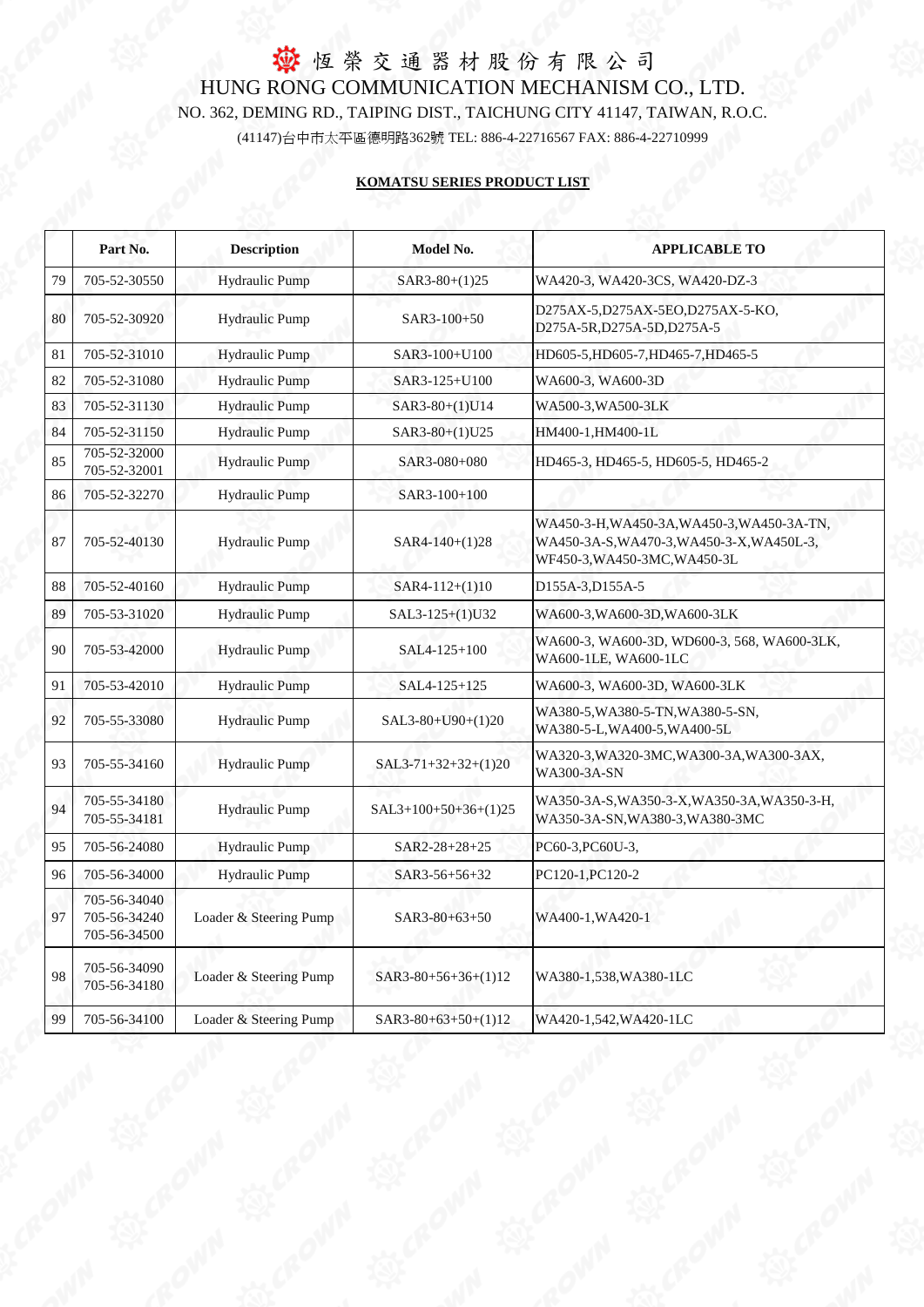|                | Part No.    | <b>Description</b>                 | <b>Model No.</b> | <b>APPLICABLE TO</b>                                                                                                                                                                                                                                                                                                                                                          | <b>Notation</b>                  |
|----------------|-------------|------------------------------------|------------------|-------------------------------------------------------------------------------------------------------------------------------------------------------------------------------------------------------------------------------------------------------------------------------------------------------------------------------------------------------------------------------|----------------------------------|
|                | 307002-4210 | <b>Charging Pump</b>               | HR5-4210         | EX200-1, EX200K-1, EX220-1, EX270-1, EX300-1,<br>EX400-1,ZX200-3,ZX330-1                                                                                                                                                                                                                                                                                                      | <b>HITACHI</b>                   |
| $\overline{2}$ | 307002-4640 | <b>Charging Pump</b>               | HR5-4640         | EX100-2, EX100M-2, EX120-2, EX200-2,<br>EX200K-2, EX220-2                                                                                                                                                                                                                                                                                                                     | <b>HITACHI</b>                   |
| 3              | 307002-4650 | <b>Charging Pump</b>               | HR5-4650         | EX100-3, EX100-5, EX100M-5, EX110-5,<br>EX120-3, EX120-5, EX120-5HG, EX120-5LV,<br>EX120-5X, EX120-5Z, EX130H-5, EX120K-5,<br>EX200-5HG, EX200-5LV, EX200-5X,<br>EX200-5Z,EX200K-3,EX200LC-5,EX800H-5,<br>EX210H-5, EX210K-5, EX220-3, EX220-5,<br>EX230-5, EX230H-5, EX230LC-5, EX270-5,<br>EX270LC-5, EX280H-5, EX400-3, EX400-5,<br>EX450H-5, EX450LC-5, EX750-5, EX230K-5 | <b>HITACHI</b>                   |
| $\overline{A}$ |             | <b>Charging Pump</b>               | EX30-1           | EX30-1, EX35-1, AX30-1                                                                                                                                                                                                                                                                                                                                                        | <b>HITACHI</b>                   |
| 5              |             | <b>Charging Pump</b>               | EX30-2           | EX30-2, EX35-2, AX30-2                                                                                                                                                                                                                                                                                                                                                        | <b>HITACHI</b>                   |
| 6              | 4255055     | <b>Track Adjuster Grease Valve</b> | HIT2642          | ALL MODELS OF HITACHI CRAWLER<br><b>BUILDING EQUIPMENT.</b>                                                                                                                                                                                                                                                                                                                   | <b>HITACHI</b>                   |
| 7              |             | Gear Pump                          | KP-1005ALFSS     |                                                                                                                                                                                                                                                                                                                                                                               | <b>KYB</b>                       |
| 8              |             | Gear Pump                          | KP-1005CLFSS     |                                                                                                                                                                                                                                                                                                                                                                               | <b>KYB</b>                       |
| 9              |             | <b>Gear Pump</b>                   | KP-1007ALFSS     |                                                                                                                                                                                                                                                                                                                                                                               | <b>KYB</b>                       |
| 10             |             | Gear Pump                          | KP-1007CLFSS     | <b>SK120</b>                                                                                                                                                                                                                                                                                                                                                                  | <b>KYB</b><br><b>KOBELCO</b>     |
| 11             |             | Gear Pump                          | KP-1009ALFSS     |                                                                                                                                                                                                                                                                                                                                                                               | <b>KYB</b>                       |
| 12             |             | <b>Gear Pump</b>                   | KP-1009CLFSS     | <b>SK200</b>                                                                                                                                                                                                                                                                                                                                                                  | <b>KYB</b><br><b>KOBELCO</b>     |
| 13             |             | Gear Pump                          | KP-1009CHFSS     | <b>E200B</b>                                                                                                                                                                                                                                                                                                                                                                  | <b>KYB</b><br><b>CATERPILLAR</b> |
| 14             |             | <b>Gear Pump</b>                   | KP-1011ALFSS     |                                                                                                                                                                                                                                                                                                                                                                               | <b>KYB</b>                       |
| 15             |             | Gear Pump                          | KP-1011CLFSS     | <b>SK300</b>                                                                                                                                                                                                                                                                                                                                                                  | <b>KYB</b><br><b>KOBELCO</b>     |
| 16             |             | Gear Pump                          | KP-1013ALFSS     |                                                                                                                                                                                                                                                                                                                                                                               | <b>KYB</b>                       |
| 17             |             | <b>Gear Pump</b>                   | KP-1013CLFSS     |                                                                                                                                                                                                                                                                                                                                                                               | <b>KYB</b>                       |
| 18             |             | Gear Pump                          | KP-1015ALFSS     |                                                                                                                                                                                                                                                                                                                                                                               | <b>KYB</b>                       |
| 19             |             | Gear Pump                          | KP-1015CLFSS     |                                                                                                                                                                                                                                                                                                                                                                               | <b>KYB</b>                       |
| 20             |             | <b>Gear Pump</b>                   | KP-1018ALFSS     |                                                                                                                                                                                                                                                                                                                                                                               | <b>KYB</b>                       |
| 21             |             | Gear Pump                          | KP-1018CLFSS     |                                                                                                                                                                                                                                                                                                                                                                               | <b>KYB</b>                       |
| 22             | 95518-03001 | <b>Charging Pump</b>               | FIG.18-03        | FL230-1, FL230-2                                                                                                                                                                                                                                                                                                                                                              | <b>FURUKAWA</b>                  |
| 23             | 2S5925      | <b>Track Adjuster Grease Valve</b> | <b>CAT2255</b>   | ALL MODELS OF CATERPILLAR<br>CRAWLER BUILDING EQUITPMENT.                                                                                                                                                                                                                                                                                                                     | <b>CATERPILLAR</b>               |
| 24             | KP-1505     | Dump Truck Pump                    | KP-1505          |                                                                                                                                                                                                                                                                                                                                                                               |                                  |

# **PRODUCT LIST**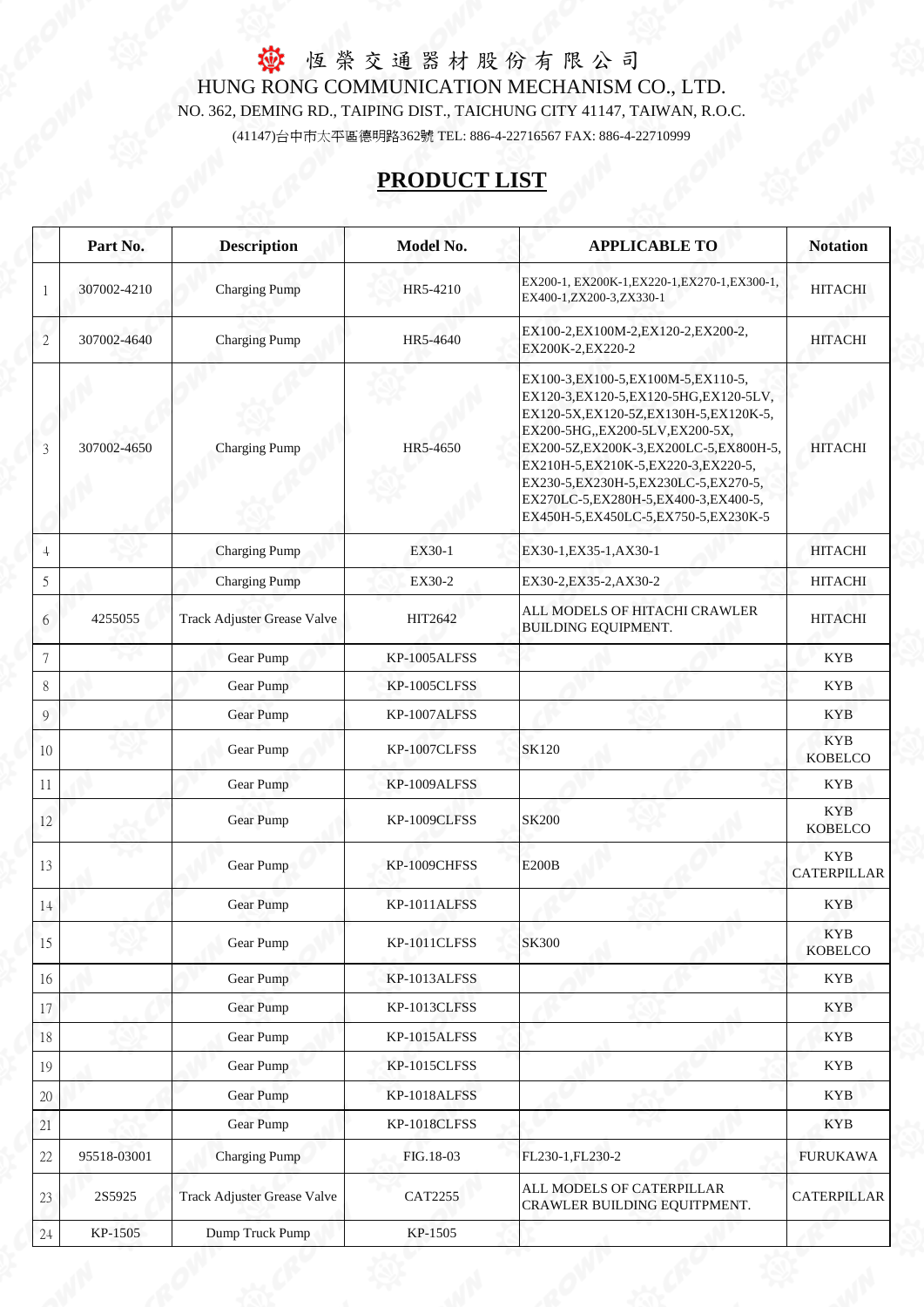## **PRODUCT LIST**

 恆 榮 交 通 器 材 股 份 有 限 公 司 HUNG RONG COMMUNICATION MECHANISM CO., LTD. (41147)台中市太平區德明路362號 TEL: 886-4-22716567 FAX: 886-4-22710999 NO. 362, DEMING RD., TAIPING DIST., TAICHUNG CITY 41147, TAIWAN, R.O.C.

|    | Part No.        | <b>Description</b>        | <b>Model No.</b> | <b>APPLICABLE TO</b> | <b>Notation</b> |
|----|-----------------|---------------------------|------------------|----------------------|-----------------|
| 25 | KP-1403         | Dump Truck Pump           | KP-1403          |                      |                 |
| 26 | KP-75           | Dump Truck Pump           | <b>KP-75</b>     |                      |                 |
| 27 | KP-55           | Dump Truck Pump           | $KP-55$          |                      |                 |
| 28 | KP-35           | Dump Truck Pump           | <b>KP-35</b>     |                      |                 |
| 29 |                 | Pneumatic Dump Truck Pump | KP-1403-88       |                      |                 |
| 30 |                 | <b>Flow Divider</b>       | MHR <sub>2</sub> |                      |                 |
| 31 |                 | <b>Gear Pump</b>          | SHR1             |                      |                 |
| 32 | KRP4            | Gear Pump                 | HR <sub>3</sub>  |                      | <b>KYB</b>      |
| 33 |                 | Gear Pump                 | GP1              |                      | <b>KYB</b>      |
| 34 | GP <sub>2</sub> | Gear Pump                 | GP <sub>2</sub>  |                      | <b>KYB</b>      |